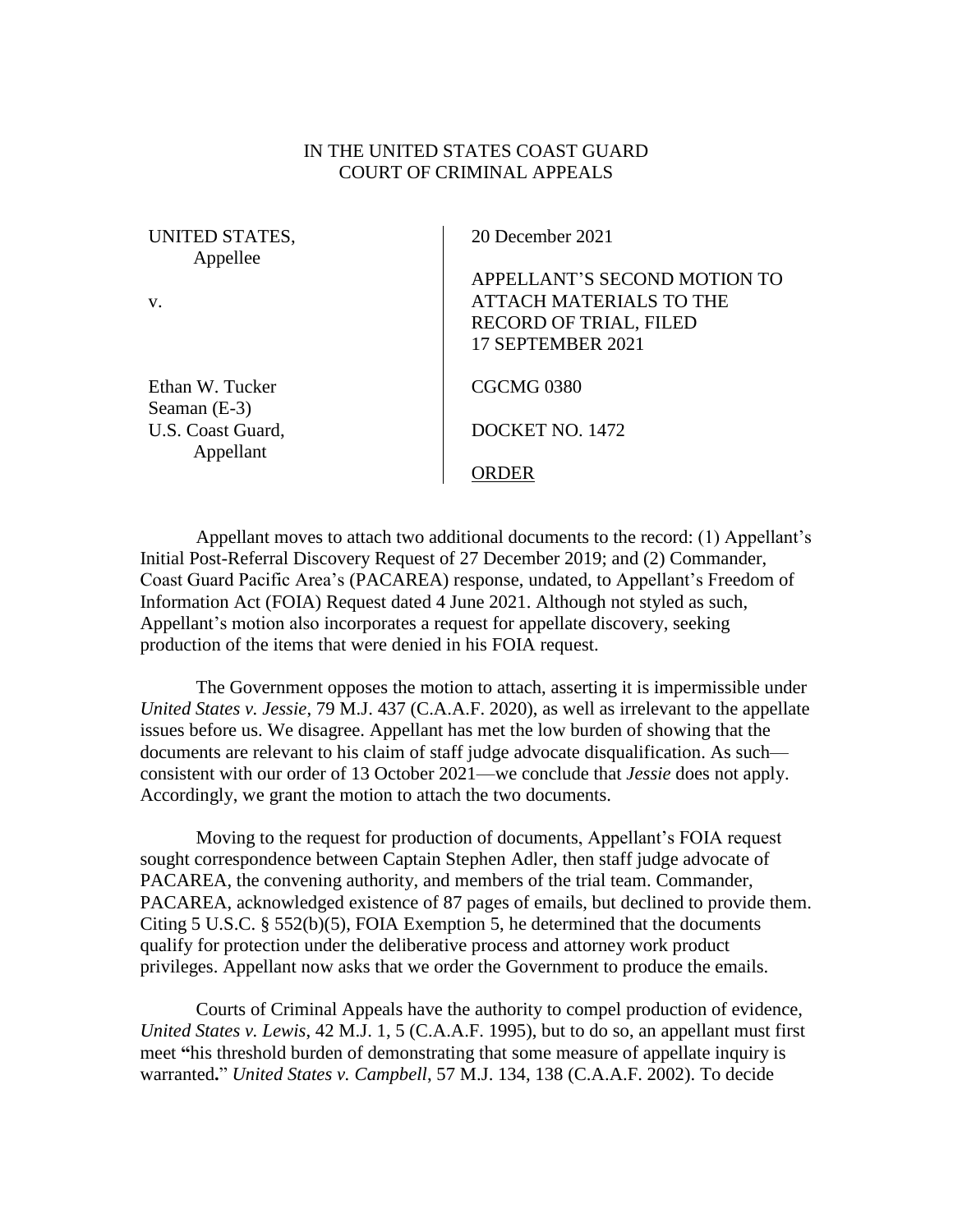whether an appellant has met this burden, we consider, among other things, the following:

- (1) whether the defense has made a colorable showing that the evidence or information exists;
- (2) whether the evidence or information sought was previously discoverable with due diligence;
- (3) whether the putative information is relevant to appellant's asserted claim or defense; and

(4) whether there is a reasonable probability that the result of the proceeding would have been different if the putative information had been disclosed.

## *Id.*

Even when a Court of Criminal Appeals concludes that some measure of appellate inquiry is warranted, it retains considerable discretion in determining what form that inquiry will take. *Id*.

Here, we conclude that in camera review of the emails is appropriate. First, there is no doubt that the emails exist, are already in the Government's possession, and that Appellant's efforts to obtain them were denied. Second, Appellant makes a bare showing of at least potential relevance to his asserted claims. Third, it is difficult for us to assess potential impact of the information on the present proceedings without an in camera review. Finally, "in camera review is an appropriate mechanism to resolve competing claims of privilege and right to review information." *United States v. Wright*, 75 M.J. 501, 510 (A.F. Ct. Crim. App. 2015) (citing *United States v. Zolin,* 491 U.S. 554, 569 (1989)). In sum, we will review the emails in camera to assess for ourselves whether there are relevant, non-privileged materials appropriate for post-trial discovery to Appellant.

Accordingly, on consideration of Appellant's Second Motion to Attach Materials to the Record of Trial, it is, by the Court, this 20th day of December, 2021,

## ORDERED:

That Appellant's Motion to Attach is granted.

That Appellant's request for post-trial production of evidence is partially granted. The Government shall provide this Court, ex parte for the Court's in camera review, the emails between Captain Adler and the trial team referenced in the response to the FOIA request no later than 14 days from the date of this order.